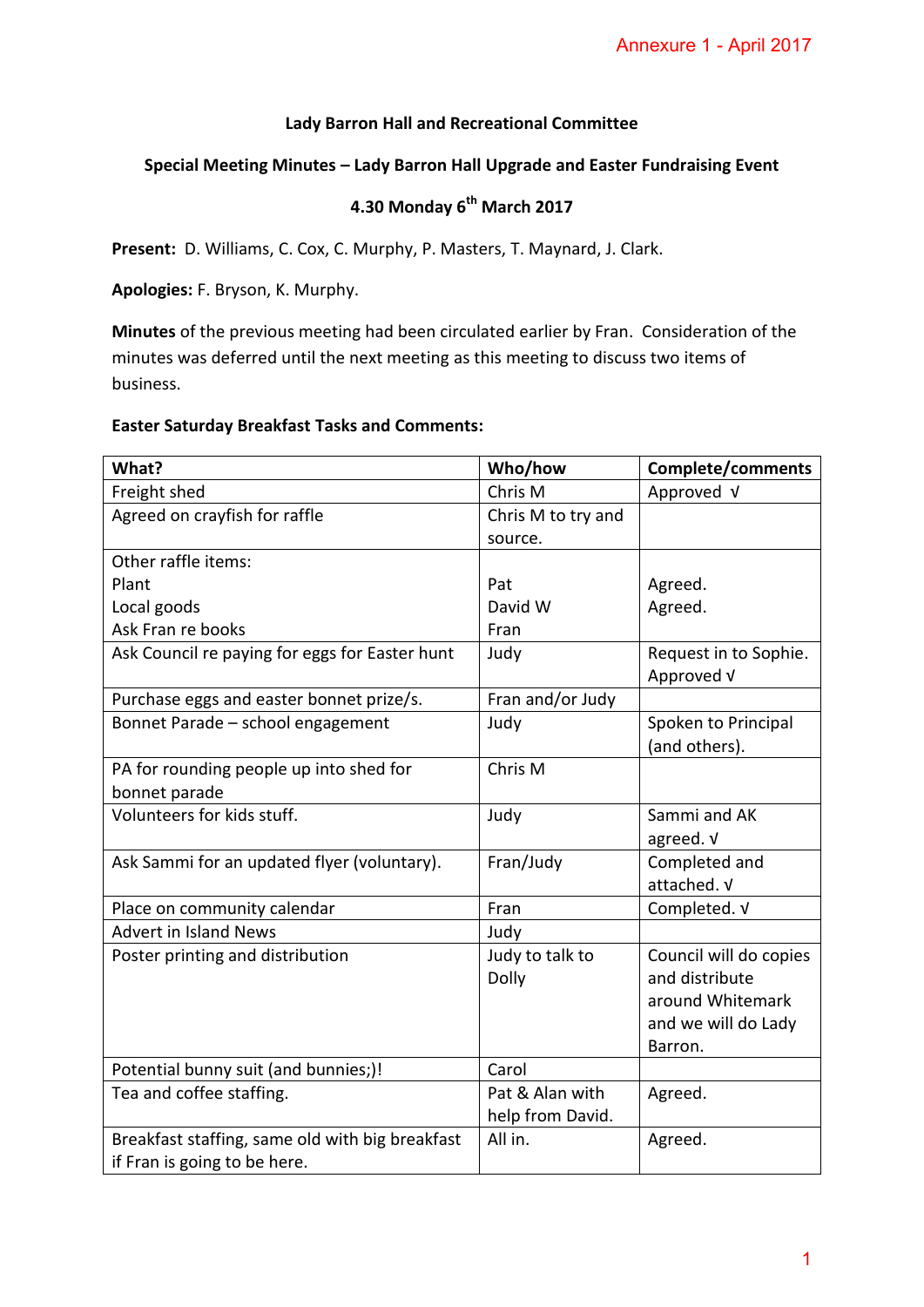| Annexure 1 - April 2017                                                                                                                                                                                                                                                                                                                                                                                                            |                                          |                          |  |
|------------------------------------------------------------------------------------------------------------------------------------------------------------------------------------------------------------------------------------------------------------------------------------------------------------------------------------------------------------------------------------------------------------------------------------|------------------------------------------|--------------------------|--|
|                                                                                                                                                                                                                                                                                                                                                                                                                                    |                                          |                          |  |
| What?                                                                                                                                                                                                                                                                                                                                                                                                                              | Who/how                                  | <b>Complete/comments</b> |  |
| Pancake and lemons.                                                                                                                                                                                                                                                                                                                                                                                                                | Carol                                    | Agreed.                  |  |
| Ask Bev and Jacko to continue their great raffle<br>work.                                                                                                                                                                                                                                                                                                                                                                          | Chris M                                  |                          |  |
| Food and drink ordering.                                                                                                                                                                                                                                                                                                                                                                                                           | Judy to liaise with<br>Fran.             |                          |  |
| Cake volunteers (but keep to an agreed<br>number, previous years over supply). Suggest<br>easy to eat and biscuits/slices. Maybe total of<br>30 pieces?                                                                                                                                                                                                                                                                            | Judy to ask Bev M,<br>Bev R and Katrina? |                          |  |
| Council paperwork and notice to community<br>service agencies.                                                                                                                                                                                                                                                                                                                                                                     | Judy to liaise with<br>Fran.             |                          |  |
| A walk through of both venues with eye on<br>where equipment is and what cleaning might<br>be required.                                                                                                                                                                                                                                                                                                                            | Judy                                     |                          |  |
| Clean up days prior to move.                                                                                                                                                                                                                                                                                                                                                                                                       | Judy/Chris/others?                       |                          |  |
| Friday move of equipment.                                                                                                                                                                                                                                                                                                                                                                                                          | Usual suspects.                          |                          |  |
| Return equipment and clean up shed on the<br>Sunday.                                                                                                                                                                                                                                                                                                                                                                               | As above.                                |                          |  |
| Carboot sale deferred for another time, maybe<br>festival.                                                                                                                                                                                                                                                                                                                                                                         |                                          |                          |  |
| <b>Hall Upgrade Business:</b>                                                                                                                                                                                                                                                                                                                                                                                                      |                                          |                          |  |
| David reported that work was well underway to determine how the gym space will work.<br>Note: Meeting with Council to discuss the detail has been arranged for 22 <sup>nd</sup> March.<br>Kitchen charges will need to be determined.<br>It was agreed that although there is a planned community event for the Easter weekend in<br>the Hall it is not feasible to have an "opening" prior to then. A tentative date has been put |                                          |                          |  |
| forward as Sunday 23 <sup>rd</sup> April from 3 to 5pm. Cheese and bikkies, guest list to include Vos<br>and Blaze in particular, electrician and other handy helpers and supporters.                                                                                                                                                                                                                                              |                                          |                          |  |
| Judy to follow up with sign for main entry and gym space.                                                                                                                                                                                                                                                                                                                                                                          |                                          |                          |  |
| Engaging the community and in particular young people in the painting of a mural on the<br>besser brick work that supports the ramp was discussed and agreed to in principle. It was<br>agreed that David would talk to Maria LaGrue about working with kids to create something.<br>Potentially part of a school holiday program.                                                                                                 |                                          |                          |  |
| The risk of a vehicle running over of poly pipe coming out of the septic was discussed and<br>the need for a barrier that is not an eyesore. Sophie to be asked best way to get this<br>attended to as part of Council asset management.                                                                                                                                                                                           |                                          |                          |  |
| Next Meeting: It was tentatively agreed to hold another meeting 10 days or so before<br>Easter, or as required as lots needs to happen between now and first use of Hall.                                                                                                                                                                                                                                                          |                                          |                          |  |
|                                                                                                                                                                                                                                                                                                                                                                                                                                    |                                          | $\overline{2}$           |  |
|                                                                                                                                                                                                                                                                                                                                                                                                                                    |                                          |                          |  |

### **Hall Upgrade Business:**